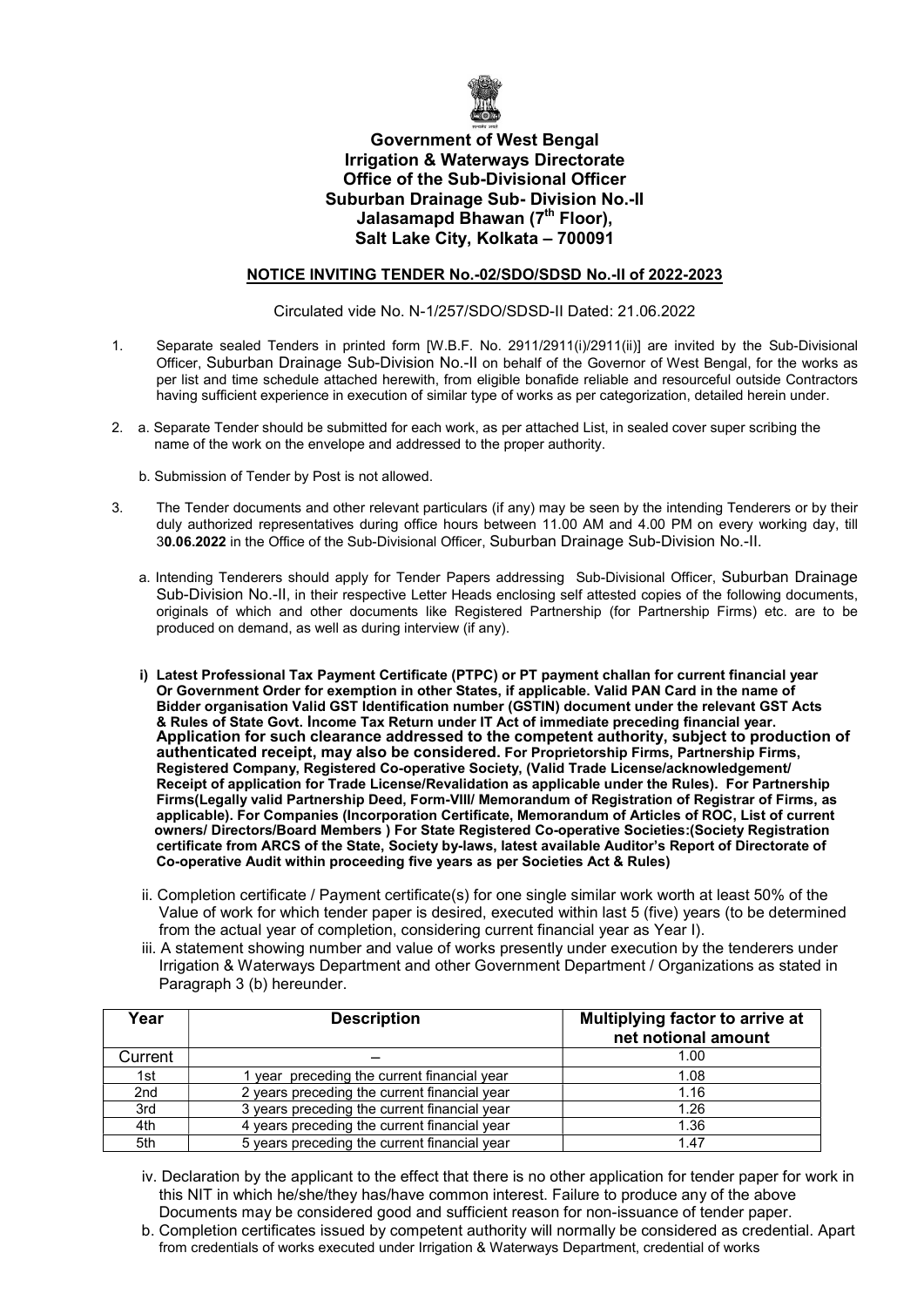executed under Public Works & Public Works (Roads) Department, Public Health Engineering Department, Sundarban Affairs Department & other State Government Departments, Zilla Parishads, WBSEDCL, KMDA, KMW & SA, KMC, HRBC; Engineering Departments of Central Government and

 Organizations like Railway, KOPT; and Mackintosh Burn Ltd, Westinghouse Saxby Farmer Ltd and Britannia Engineering Ltd may also be considered. Completion certificate are to be countersigned by the Executive/ Divisional Engineers of the respective State/ Central Government Departments, or officer of the equivalent rank, if those are issued by some other authority. Over and above the Completion certificates, certificate from the competent authority regarding payment received so far for the work (even if the full payment might not have been received), supported by Bank Statement Showing that the corresponding amount of payment has actually been deposited in the bank, will Have to be produced in the cases of works executed under Departments / Organizations other than Irrigation & Waterways Department, failing which credentials may not be considered.

- c. Any suppression / misrepresentation of fact will automatically debar the applicant from participating in any tender under the Division / Circle for at least 3 (three) years from the date of detection, in addition to such other penal action as the Government may deem proper.
- 4. Intending Tenderers not satisfied with the decision of the Tender Paper Issuing Authority may prefer an appeal to the next superior Officer. Concerned Chief Engineer will be the Appellate Authority for High Value Tenders. Necessary communication regarding his appeal to the Appellate Authority must be brought to the notice of such authority within two working days after the date of issue of tender paper, and copy of such communication should also be submitted to the Tender Paper Issuing Authority within the same period, failing which no such appeal will be entertained.
- 5. a. Tender paper may be had from the office of the Sub-Divisional Officer, Suburban Drainage Sub-Division No.-II without any cost, within the specified date and time as per attached list by the intending tenderers or by their duly authorized representatives;
	- b. No tender paper will be supplied by Post;
	- c. No tender paper will be issued on the date of opening of tenders after expiry of date and time mentioned in the Notice.
- 6. Before submitting any Tender, the intending Tenderers should make themselves acquainted thoroughly with the local conditions prevailing, by actual inspection of the site and take into considerations all factors and difficulties likely to be involved in the execution of work in all respects including transportation of materials, communication facilities, climate conditions, nature of soil, availability of local labourers and market rate prevailing in the locality etc. as no claim whatsoever will be entertained on these accounts afterwards. In this connection the intending Tenderers may contact the office of the undersigned up to 30.06.2022 between 11.30 hours and 16.00 hours on any working day.

## 7. ''Demand Draft, Banker's Cheque, Treasury Challan, Deposit Call Receipts (DCR) and Fixed Deposit Receipts (FDR) of schedule Banks guaranteed by the Reserve Bank of India may be accepted as Earnest Money and / or Security Deposit" in favour of the Executive Engineer, Suburban Drainage Division.

- 8. Earnest Money deposited by the successful tederer(s) during the tender shall be converted as a part of security money and additional Security shall be deducted from the progressive bills at 8% or such amount from each bill, so that the total deduction together with the 2% EMD constitutes 10% of the Tendered value of work as actually done. Earnest Money for works in open tender, as noted in the list of work, will have to be deposited by the intending Tenderers.
	- a. The Tenderer should quote the rate both in figures and in words on the basis of percentage above / below or At Par the Schedule of Rates attached with the Tender Form and also in the space provided in the Tender Form and Schedule of Rates;
	- b. Any tender containing over writing is liable to be rejected;
	- c. All corrections are to be attested under the dated signature of the Tenderer.
- 9. When a Tenderer signs his Tender in an Indian Language, the total amount tendered should also be written in the same language. In the case of illiterate Tenderer, the rates tendered should be attested by a witness.
- 10. The Tenderer who will sign on behalf of a Company or Firm, must produce the registered documents (within 3 days from the date of opening the tender) in support of his competency to enter into an Agreement on behalf of the Company or the Firm under the Indian Partnership Act, failing which the Tender will not be considered and the deposited Earnest Money will be forfeited.
- 11. Any letter or other instrument submitted separately in modification of the sealed tender may not be entertained.
- 12. The Tenderer should submit a statement at the time of submission of his tender showing the Technical Staff to be maintained for the work, with their technical qualifications, failing which the tender may be liable to rejection.
- 13. Conditional tender which does not fulfill any of the above conditions and is incomplete in any respect, is liable to summary rejection.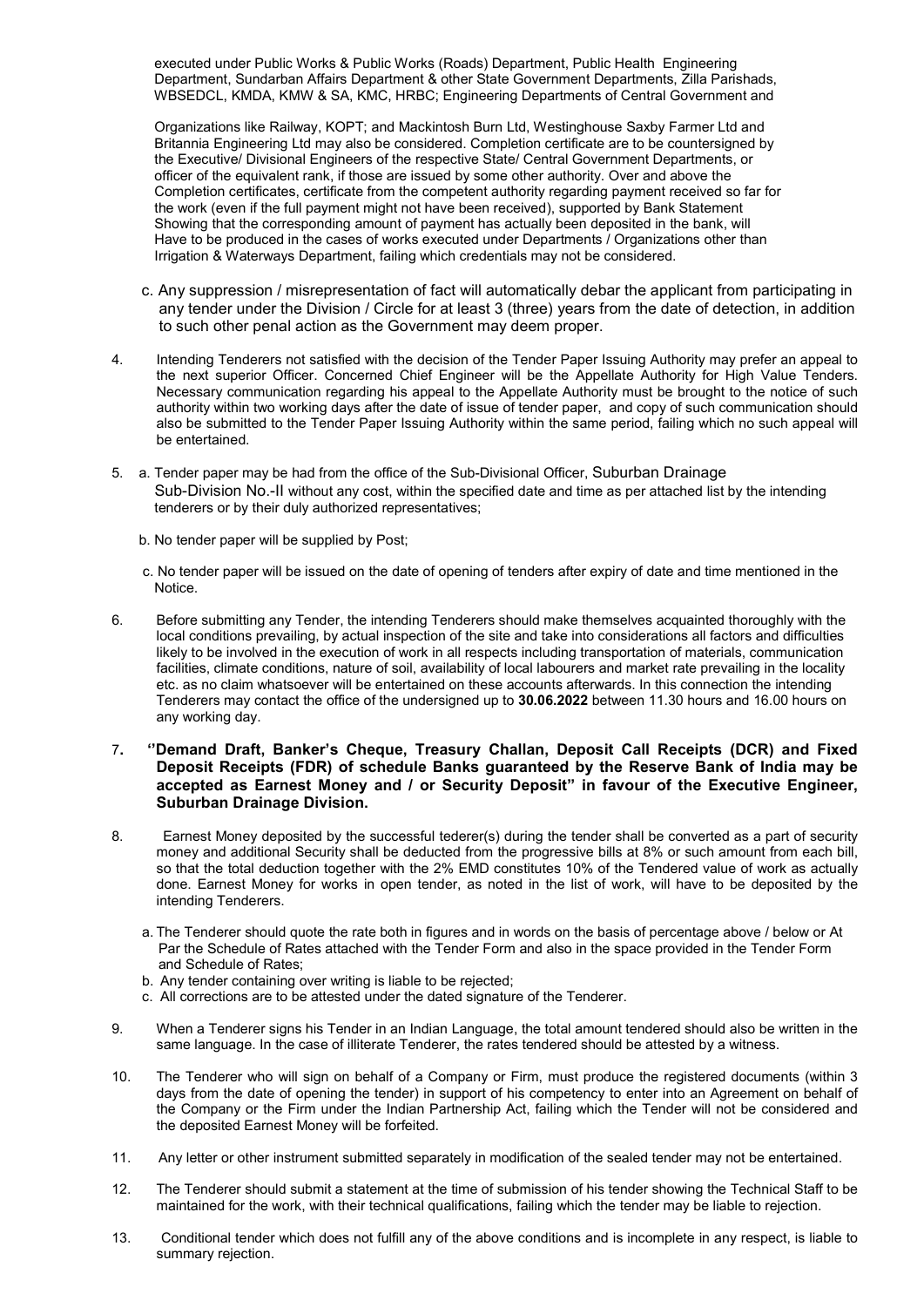- 14. Royalty, Building & other Construction Workers' Cess and all other statutory levy/ Cess etc. will have to be borne by the Contractor (he will have to produce necessary documentary evidence of his having done so at the time of receiving the final payment for the work). It may further be noted that if Valid GST Identification number (GSTIN) document under the relevant GST Acts & Rules of State Govt. is produced before receiving payments per present norms, or as may be prescribed by the Finance Department time to time.
- 15. The Tender Accepting Authority does not bind himself to accept the lowest tender and reserves the right to reject any or all of the tenders received, without assigning any reason whatsoever to the intending tenderers and also reserves the right to distribute the work amongst more than one Tenderers quoting bid price in financial bid stage below 20% of the estimated amount put to tender(Tender value) is not desirable, as it leads to a doubt regarding the intension of the bidder to deliver good quality work on due time. Additional Performance Security as Bank Guarantee shall be obtained in specimen Form-6 from any RBI approved Indian Bank located in West Bengal only, if the L1 bid is below 20% of the amount put to tender in addition to EMD and Security Deposit. (I&WD No. 09-W/2017-18 dated 20.07.2017 may be referred in the order link of wbiwd.gov.in) Authenticity of BG would be verified from the issuing bank during technical evaluation stage of tender.
- 16. The Tenderers will have to, if so desired by the Tender Accepting Authority, submit his analysis to justify the rate quoted by him.
- 17. The tenders will be opened, as specified in the list of works, in presence of the participating Tenderers or their duly authorized representatives, who may be present at the time of opening and who may also put their signatures in the Tender Opening Register.
- 18. The successful Tenderer will have to execute the duplicate / triplicate / quadruplicate copies of his tender which will have to be obtained from the office of the Sub-Divisional Officer, Suburban Drainage Sub-Division No.-II within 7 (Seven) days from the date of receipt of the intimation of acceptance of his tender failing which the Earnest Money shall forthwith stand forfeited in favour of the Government and the communication of acceptance of the tender shall automatically stand cancelled.
- 19. If any Tenderer withdraws his tender before its acceptance or refuses / fails to convert it into a contract within a reasonable time, without giving any satisfactory explanation for such withdrawal / refusal / failure, he shall be disqualified for submitting any Tender in this Division / Circle for a minimum period of one year and his case will be referred to the Government for order as to what further action will be taken against him.
- 20. The successful Tenderer will have to abide by the provisions of the West Bengal Contract Labour (Regulation and Abolition) Rules, 1972 and such other Acts as may be applicable, as will be in force from time to time.
- 21. Materials such as Cement, M.S. Rod, R.C.C. Hume Pipes, M.S. Sheet Piles, etc. if available in stock, will be issued by the Department to the Contractor for the work as per Issue Rate fixed by the Engineer-in-charge. Site of issue of materials as mentioned in the list of materials to be supplied departmentally to the Contractor is furnished with the tender documents for the work. Any other materials not listed therein, if supplied by the Department, the Issue Rate for such material will be fixed by the Engineer-in-charge. If such materials are unavailable in stock, local purchase may be considered on permission from Engineer-in-charge
- 22. Hire charges for Tools & Plants Machinery, if issued departmentally, will be recovered from the Contractor at such rates as will be fixed by the Engineer-in-charge. The period of hire charges of all Tools & Plants Machinery issued from the Government godown will be counted from the date of their issuance from the Godown and up to the date of return into the same godown and the hire charges will be recovered from the Contractor accordingly. All Tools & Plants Machinery issued to the Contractor must be returned in good condition. In the case of any damage, the cost of repair to such damage or replacement will be recovered from Contractor.
- 23. In the following cases a tender may be declared informal and unacceptable.
	- a. Correction, alterations, additions, etc. if not attested by the Tenderer;
	- b. i. Earnest Money other than as mentioned in Sl. No. 8 above.
		- ii. Earnest Money as mentioned in Sl. No. 8 above which are short deposited and/or not deposited in favour of the Executive Engineer,Suburban Drainage Division.
	- d. If the Tender Form is not properly filled in respect of the general description of the work, Estimated Cost, Rate of deduction of Security Deposit, etc. in page-2 and other pages as are required to be filled in.
	- e. If the specified pages of the tender document are not signed by the Tenderer;
	- f. If the tender is not submitted in a Cover properly sealed and the name of the work is not indicated on the cover.
- 24. For the return of the Earnest Money of the unsuccessful Tenderer(s), he/they is/are to apply for the same to the Executive Engineer, Suburban Drainage Division through proper channel giving the reference to the work, N.I.T. No., date of tender, amount and mode of Earnest Money deposited – all in a complete form. The Earnest Money of all Tenderers other than the lowest Tenderer in each case, may be refunded, after acceptance of the rate in the comparative statement, as early as possible.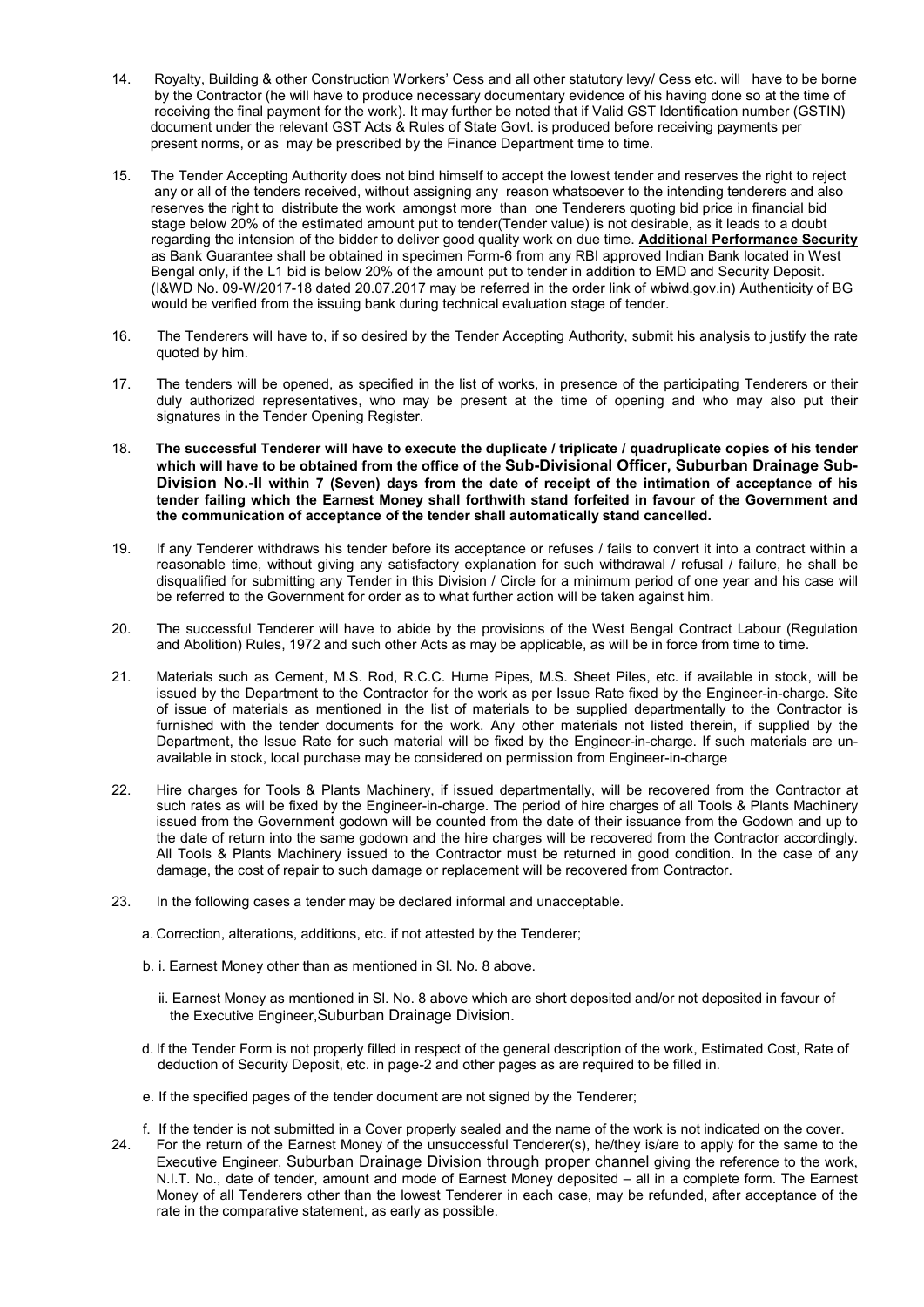- 25. To verify the competency, capacity and financial stability of the Intending Tenderer(s) the Tender Paper Issuing Authority may demand production of any necessary document(s) as it may deem necessary.
- 26. The payment of R/A as well as Final Bill for any work will be made according to the availability of fund and no claim due to delay in payment will be entertained.
- 27. As per G.O.No. 1627(8)/IA dated 26<sup>th</sup> November 2001 of Irrigation & Waterways Department, Government of West Bengal , Clause 25 of Tender Form No. 2911 stands deleted in respect of contract of value less than Rs. 100.00 lakh.
- 28. Periodic Tax invoice/bills containing bidders GSTIN & other details needs to be submitted by the supplier/contractor/Agency/bidder to the DDO for raising claims for receiving payments of work executed under this contract /upon achieving physical Milestones clearly showing separately the Tax charged in accordance with the provisions of the GST Act, 2017. The payment of Running Account as well as final bill for any work based on progress and Performance will be made according to availability of fund and no claim due to delay in payment will be entertained.

#### 29. Participation in more than one serial of work out of list of works published in one NIT.

Any contractor/bidder may bid for any number of Serials of work in a particular NIT, if more than one work have been published in that NIT, subject to fulfillment of all of the following conditions:

- a. There should be full compatibility (matching between the credential submitted by the bidder in the form of Credential Certificate (CC) along with other relevant documents as stated under Clause 3.b) relating to any work successfully completed by the bidder and criteria specified in the NIT for any particular serial of works for which the bidder intends to bid. In other words, credential certificate along with relevant documents submitted for any work should at the minimum; satisfy the eligibility criteria specified for that work. Normally there should be separate CC along with relevant documents for each of the serial of works, the bidder intends to bid and the serial number relevant to the CC should be clearly written on the body of the CC and also on the other documents stated under Clause 3.b) However, the bidder will also reserve the right to submit one CC along with relevant documents for bidding in more than one serial of work, provided cumulative credential of all such serials should be fulfilled by one single CC. In such case also, serial numbers of the relevant works for which the CC is submitted should be clearly written on the body of the CC by the bidder. Omission of serial numbers on the body of the CC and also on the other documents stated under Clause 3.b), in case of bidding for more than one serial will lead to rejection of all the bids.
- b. Average of gross annual turnover of the individual bidder/Organization/consortium or Joint Venture for any three financial years within preceding five financial years, should not less than the summation of turnover requirements of the relevant individual serial of works for which the bidder intends to bid.

#### 30. MATERIALS TO BE SUPPLIED by the contractor/bidder at his Own Cost.

#### 31. Payment will be made as per availability of fund.

#### NOTE:- Clause No.21,22 are not applicable for this NIT.

 Sd/- Sub-Divisional Officer Suburban Drainage Sub- Division No.-II

Memo No: N-1/257(10) Dated: 21.06.2022

Copy forwarded for information and wide circulation to:-

- 1) The Chief Engineer (South), I & W Dte, Jalsampad Bhavan, Salt Lake, Kolkata-700091.
- 2) The Sabhadhipati, South 24-Parganas Zilla Parishad, Alipore, Kolkata-700027..
- 3) The Superintending Engineer, Greater Calcutta Drainage Circle, Jalsampad Bhavan, Salt Lake, Kolkata-91.
- 4) The District Magistrate, South 24-Parganas, Alipore, Kolkata-700027.
- 5) The Executive Engineer, Suburban Drainage Division.
- 6) The Executive Engineer, Bidyadhari Dr. Divn. / Urban Dr. Divn. / Metropolitan Dr. Divn. No.I / II / Calcutta Drainage Outfall Division / Mograhat Drainage Divn. /Canals Divn. No.-I & II /Joynagar Irrigation Divn. No.-I & II/ Howrah Irrigation Division.
- 7) Karmadhakya, Krishi O Sech Stayee Samity, South Parganas Zilla Parishad, Alipore.
- 8) The S.D.O, Suburban Drainage Sub- Division No.- I/III.
- 9) The Divisional Accounts Officer/ Accounts Branch, Suburban Drainage Division.
- 10) The Office Notice Board of Suburban Drainage Sub-Division No.II.

Sd/- Research and the state of the state of the state of the state of the state of the Sd/-

 Sub-Divisional Officer Suburban Drainage Sub-Division No.-II